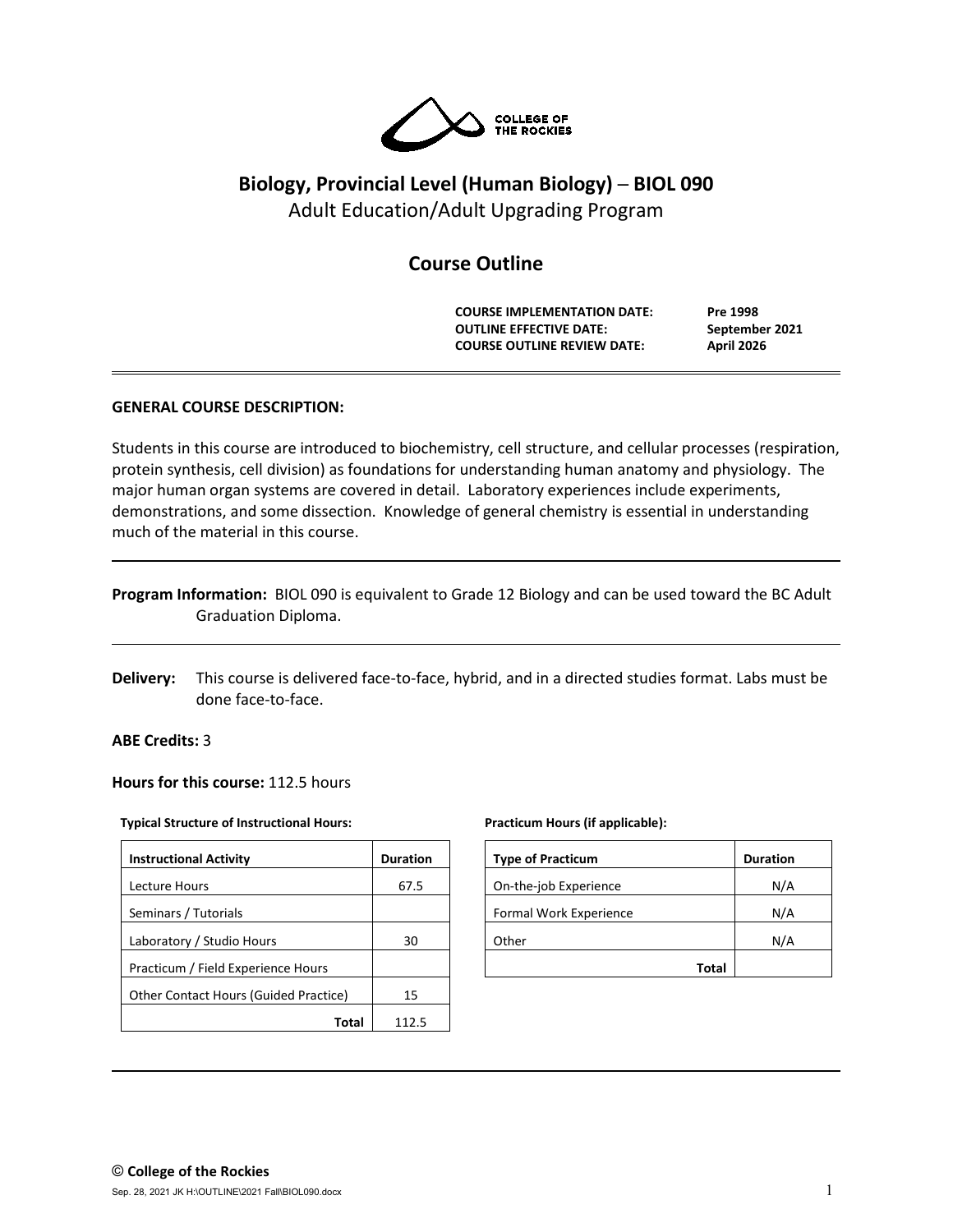Ben Heyde, BSc, MSSE

Signature

Dean Signature

#### **APPROVAL SIGNATURES:**

Department Head Joy Brown E-mail: [jbrown3@cotr.bc.ca](mailto:crouch@cotr.bc.ca) Dean of Trades and Technology Dr. Jack Moes E-mail: [jmoes@cotr.bc.ca](mailto:rworkun@cotr.bc.ca)

Department Head Signature

EDCO

Valid from: September 2021 – April 2026

Education Council Approval Date

#### **COURSE PREREQUISITES AND TRANSFER CREDIT:**

**Prerequisites:** None

#### **Flexible Assessment (FA):**

Credit can be awarded for this course through FA  $\boxtimes$  Yes  $\Box$  No

Learners may request formal recognition for flexible assessment at the College of the Rockies through one or more of the following processes: External Evaluation, Worksite Assessment, Demonstration, Standardized Test, Self-assessment, Interview, Products/Portfolio, Challenge Exam. Contact an Education Advisor for more information.

**Transfer Credit:** For transfer information within British Columbia, Alberta and other institutions, please visit [http://www.cotr.bc.ca/Transfer.](http://www.cotr.bc.ca/Transfer)

> Students should also contact an academic advisor at the institution where they want transfer credit.

**Prior Course Number:** N/A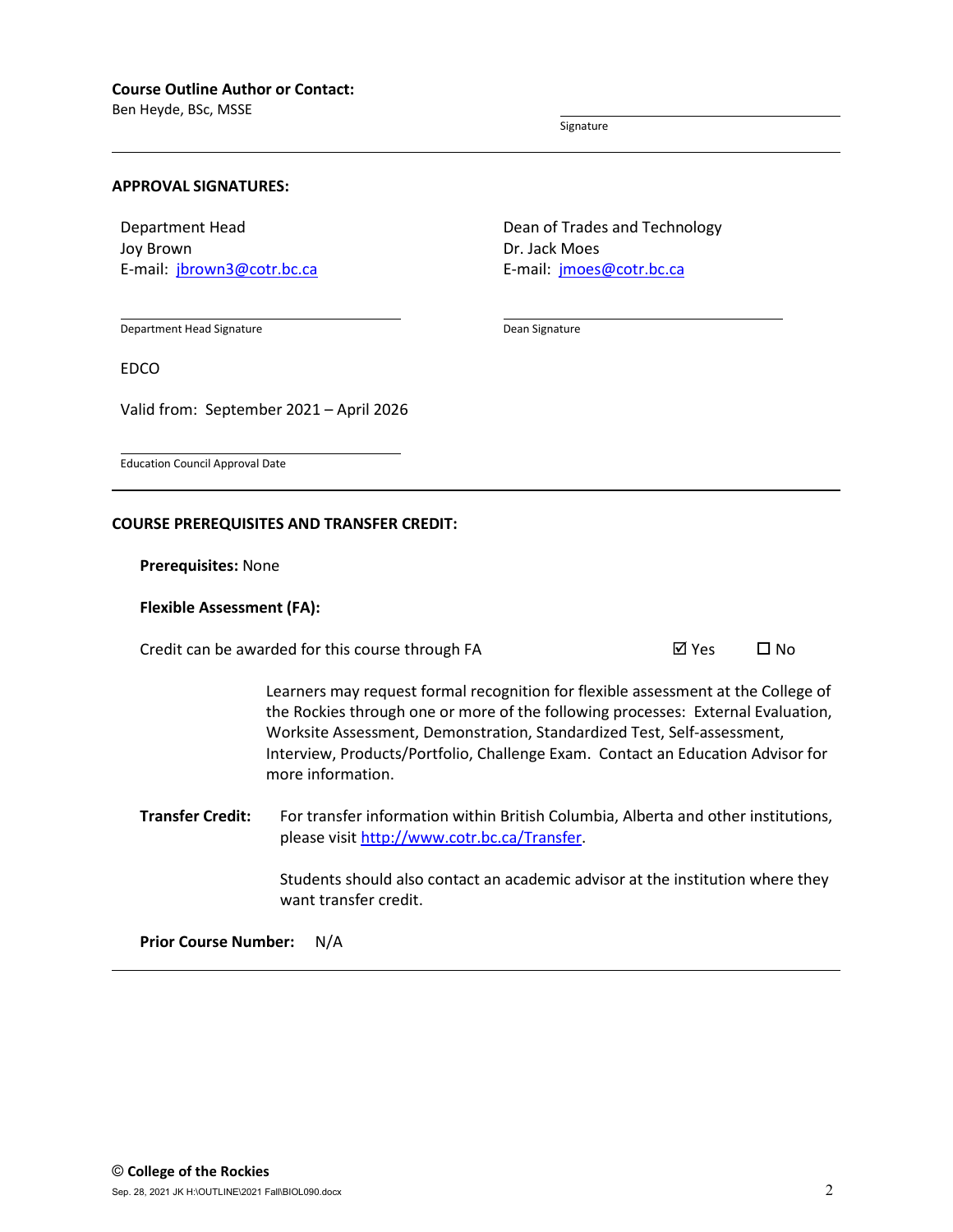## **Textbooks and Required Resources:**

Textbook selection varies by instructor and may change from year to year. At the Course Outline Effective Date, the following textbooks were in use:

- Avissar, Y., Choi, J., DeSaix, J., Jurukovski, V., Wise, R., & Rye, C. (2012). *Biology.* Rice University. Retrieved from<https://openstax.org/details?biology>
- Fowler, S., Roush, R., & Wise, J. (2013) *Concepts of Biology.* Rice University. Retrieved from <https://openstax.org/details?concepts-biology>
- Molnar, C., & Gair, J. (2013). *Concepts of Biology - 1st Canadian Edition*. Rice University. Retrieved from<https://opentextbc.ca/biology/>
- Various authors (2015). CK-12 Foundation. Various modules have been edited and retrieved from [http://www.ck12.org](http://www.ck12.org/)

(optional) Mader, Sylvia. *Inquiry into Life*. 14th ed. The McGraw Hill Companies Inc., 2014.

*Please see the instructor's syllabus or check COTR's online text calculator <http://go.cotr.bc.ca/tuition/tCalc.asp> for a complete list of the currently required textbooks.*

## **LEARNING OUTCOMES:**

Upon the successful completion of this course, students will be able to

#### **A. Cell Biology**

- ♦ Explain the role of molecules, including water, carbohydrates, proteins, lipids, and nucleic acids
- ♦ Describe major structures and functions of cells and their components, including
	- o the basic mechanisms of protein synthesis
	- o the basic mechanisms of membrane transport
	- o the basic mechanisms of DNA replication
- ♦ Describe the role of enzymes and their importance to cellular processes.
- ♦ Outline the processes of cellular respiration
- ♦ Describe and compare mitosis and meiosis

#### **B. Genetics**

- ♦ Describe the principles of inheritance
- ♦ Solve basic genetics problems
- ♦ Describe the role of DNA

#### **C. Human Biology**

- ♦ Apply the concept of homeostasis
- ♦ Demonstrate knowledge of integration of tissues, organs, and systems
- ♦ Identify structures and describe functions of at least six of the following:
	- o Skeleto-muscular system
	- o Digestive system
	- o Cardiovascular system
	- o Blood and immunity
	- o Respiratory system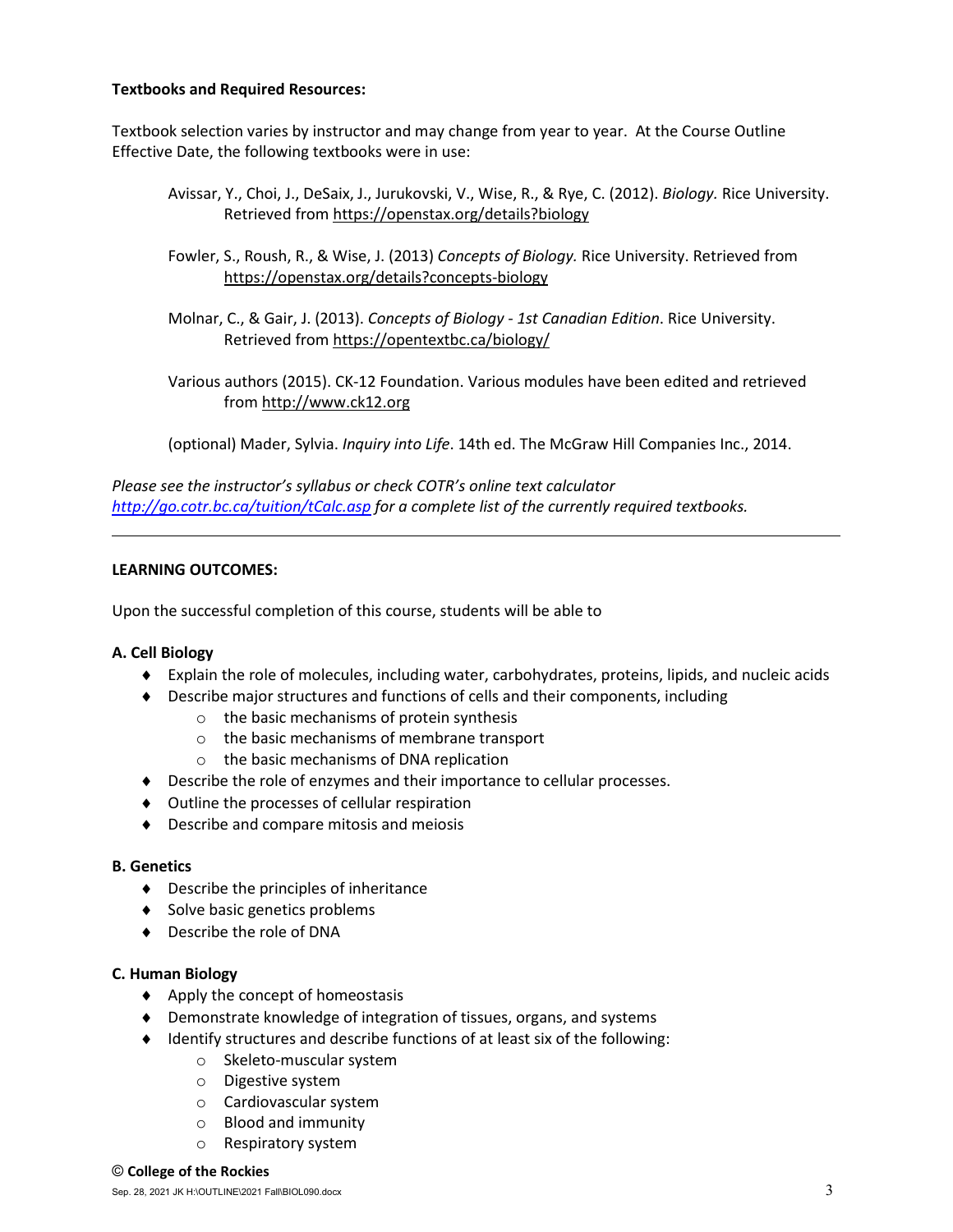- o Endocrine system
- o Nervous and sensory system
- o Excretory system
- o Reproductive system

## **Options**

The following topics may be included:

- ♦ Bioethics
- ♦ Biotechnology
- ♦ Cancer
- ♦ Human development
- ♦ Local topics
- ♦ Nutrition
- ♦ Photosynthesis
- ♦ Public health issues

## **Laboratory Skills**

All biology courses must include a minimum of seven dedicated laboratory and /or fieldwork activities, wherein biology learners will:

- ♦ Write a formal lab report
- ♦ Demonstrate familiarity with common lab and field equipment and its use
- ♦ Conduct lab and field procedures safely and ethically
- ♦ Demonstrate microscope skills
- ♦ Collect and record data effectively
- ♦ Analyze and interpret data collected
- ♦ Communicate results and conclusions

## **COURSE TOPICS:**

- A. Cell Biology
- B. Genetics
- C. Human Biology

## Options

The following topics may be included:

- ♦ Bioethics
- ♦ Biotechnology
- ♦ Cancer
- ♦ Human development
- ♦ Local topics
- ♦ Nutrition
- ♦ Photosynthesis
- ♦ Public health issues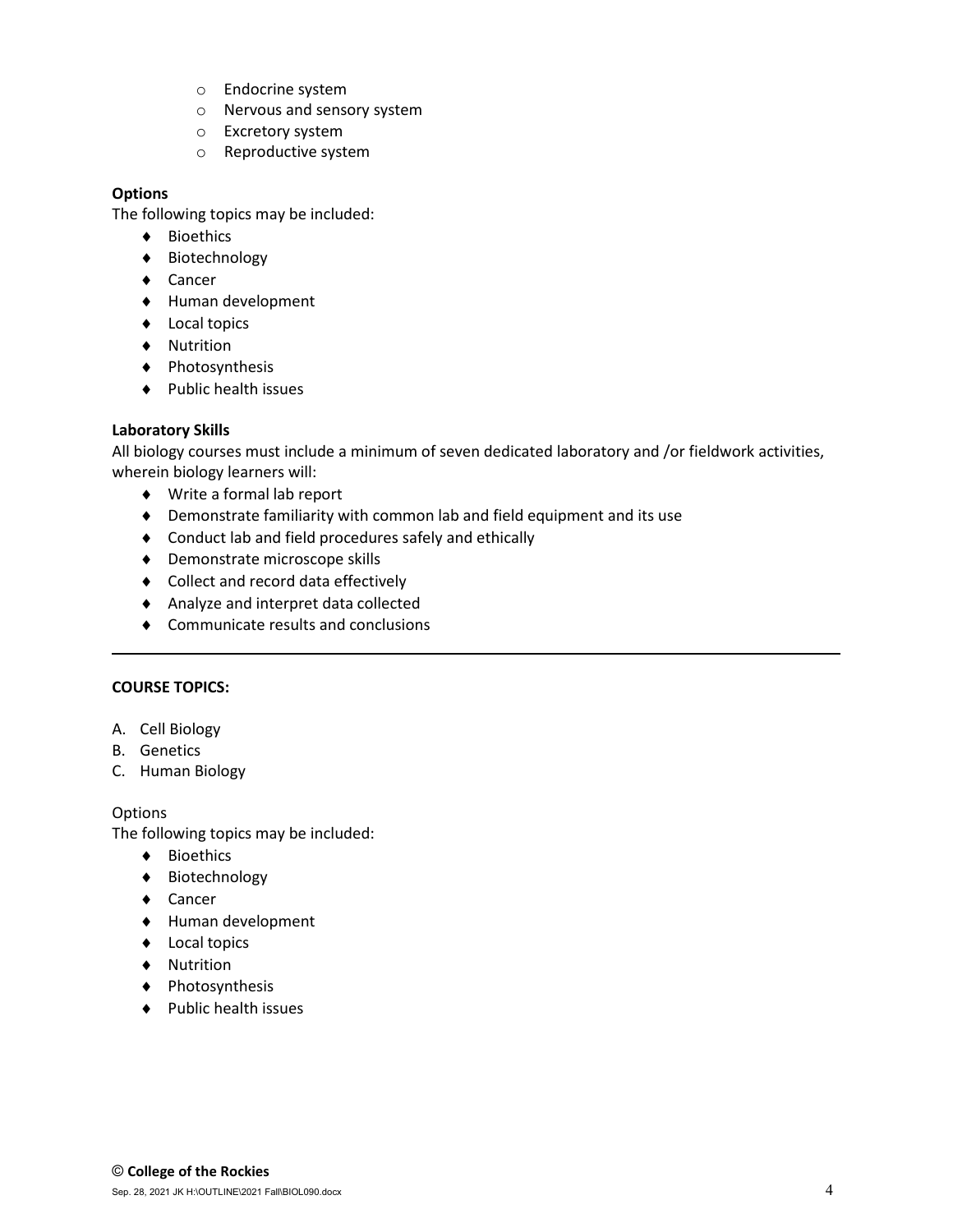*Please refer to the Adult Basic Education: A Guide to Upgrading in British Columbia's Public Post-Secondary Institutions Articulation Handbook. This handbook is available online at the Ministry of Advanced Education for the Government of BC.*

*See instructor's syllabus for the detailed outline of weekly readings, activities and assignments.* 

# **EVALUATION AND ASSESSMENT: Face-to-Face Delivery**

| <b>Assignments</b>                  | % Of Total Grade |
|-------------------------------------|------------------|
| Unit Tests and/or Midterm Exams     | 30%              |
| <b>Unit Quizzes and Assignments</b> | 10%              |
| Lab Report(s) and Assignments       | 20%              |
| Lab Exam                            | 10%              |
| <b>Final Exam</b>                   | 30%              |
| <b>Total</b>                        | 100%             |

## **Directed Studies Delivery**

| <b>Assignments</b>                     | % Of Total Grade |  |  |
|----------------------------------------|------------------|--|--|
| <b>Unit Tests and/or Midterm Exams</b> | 30%              |  |  |
| <b>Unit Quizzes and Assignments</b>    | 20%              |  |  |
| Lab Report(s) and Assignments          | 15%              |  |  |
| Lab $Exam(s)$                          | <u>5%</u>        |  |  |
| <b>Final Exam</b>                      | 30%              |  |  |
| <b>Total</b>                           | 100%             |  |  |

# **Hybrid Delivery (online lecture, face-to-face labs)**

| <b>Assignments</b>                       | % Of Total Grade |
|------------------------------------------|------------------|
| Unit Tests and/or Midterm Exams          | 20%              |
| <b>Online Activities and Assignments</b> | 20%              |
| Lab Report(s) and Assignments            | 20%              |
| Lab Exam                                 | 10%              |
| <b>Final Exam</b>                        | 30%              |
| Total                                    | 100%             |

*Please see the instructor's syllabus for specific classroom policies related to this course, such as details of evaluation, penalties for late assignments, and use of electronic aids.*